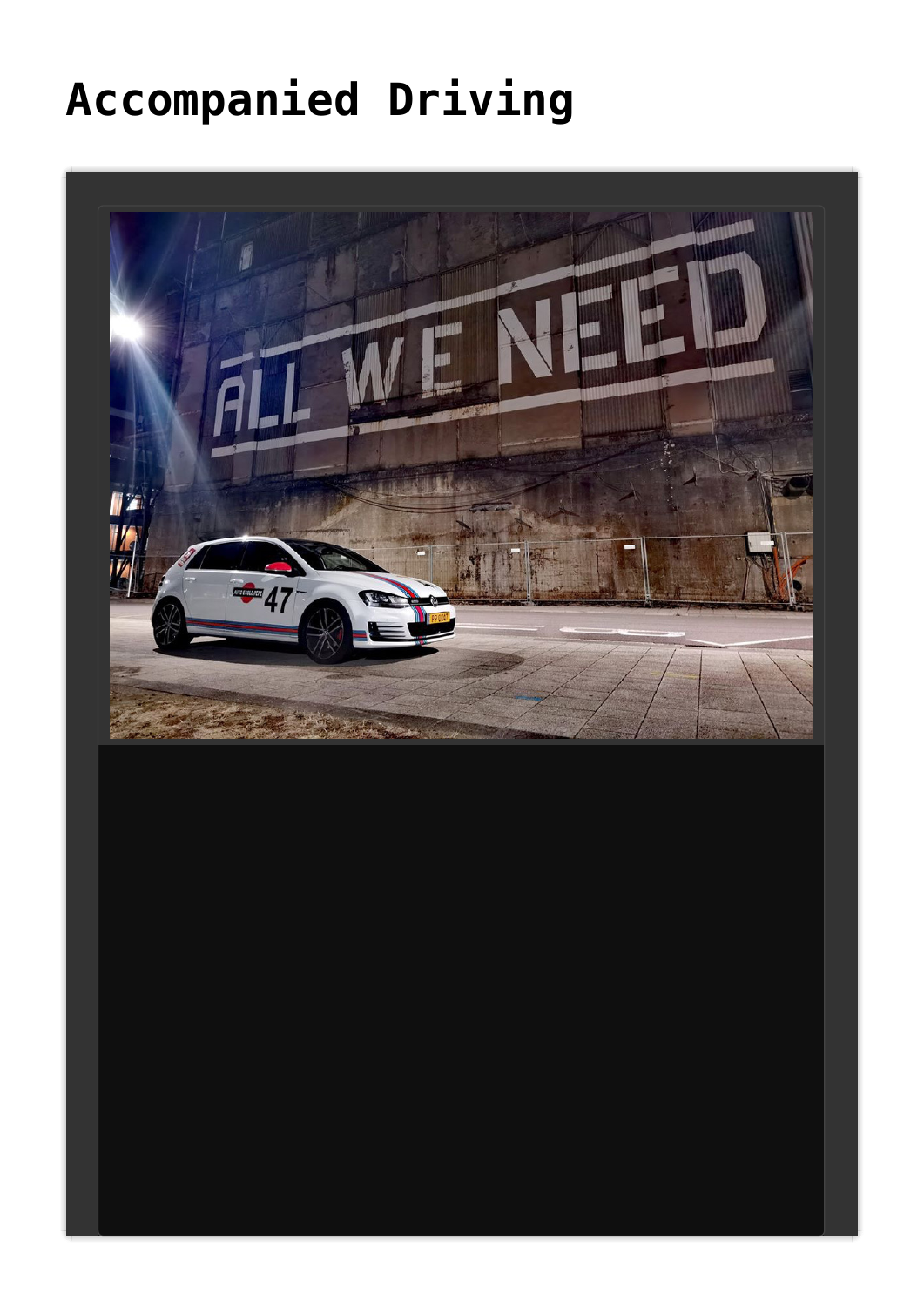

**GOLF VIII GTD**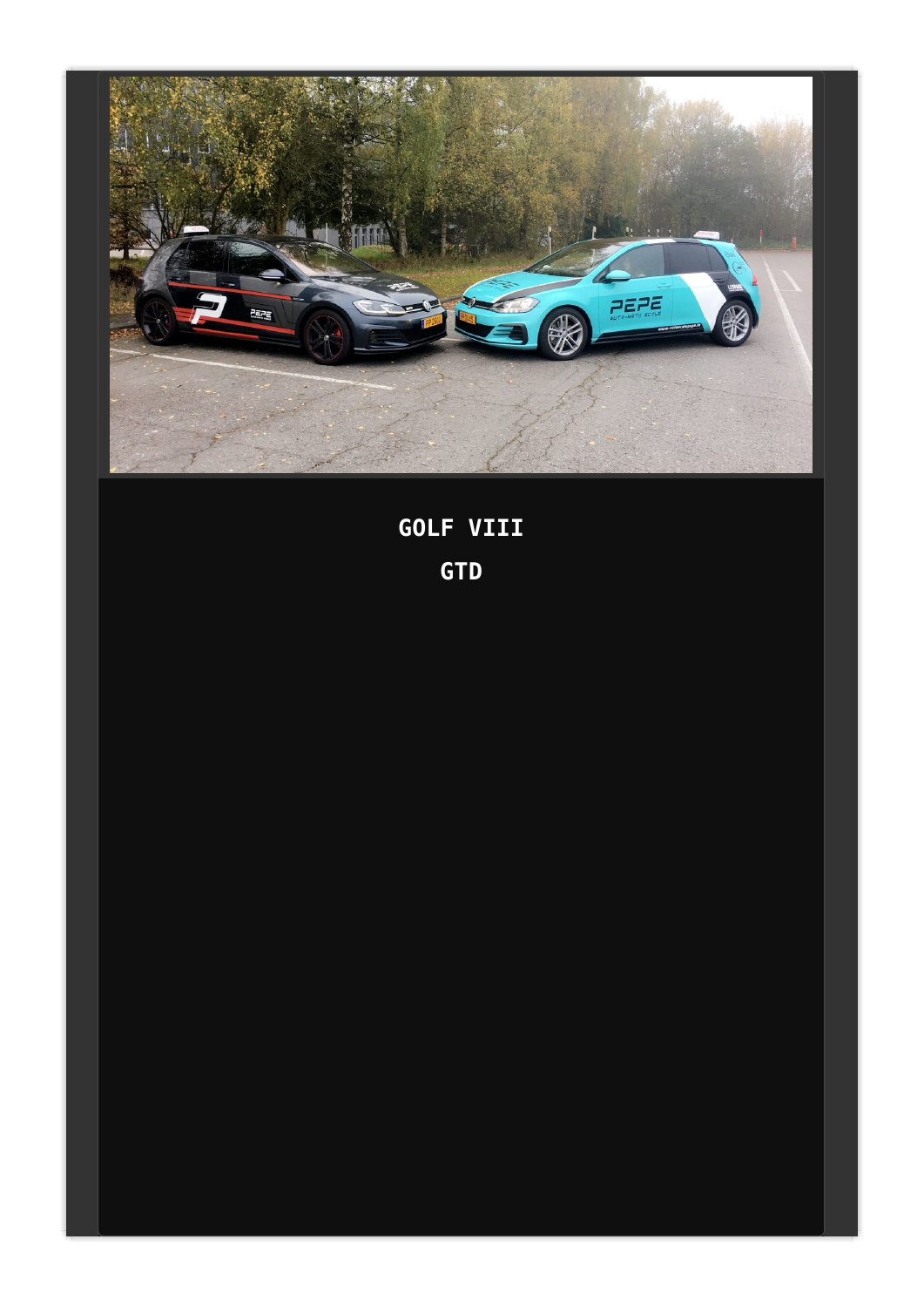[1.2 Registration BAC English](https://autoecolepepe.lu/wp-content/uploads/2021/03/1.2-Registration-BAC-English.pdf).PDF

[Demande obtention Permis.](http://autoecolepepe.lu/wp-content/uploads/2018/06/Demande_obtention_F_PDC_04.1.2018.pdf)PDF

## **Required age: 17 year**

#### **Documents to furnish:**

- 1. Medical certificate ( not older than 3 months)
- 2. Recent photo (35mm X 45mm)
- 3. 260  $\epsilon$  for 12 theoretical hours, the acquisition tax and the registration and the exam.
- 4. Extract from « casier judiciaire » (police record) from the origin country, if the appliant´s residence in Luxembourg is less than 5 years. (less older than 3 months)
- 5. Extract from luxembourgish « casier judiciaire » N.4 (police record) (less older than 3 months)
- 6. Parent´s signature and a valid ID-Card or Passport if the appliant is younger than 18 years old
- 7. Valid ID-Card or Passport + driving licence

### **Other documents to furnish for accompanied driving:**

Special training insurance(s) for the car used for the accompanied driving « carte accompagnateur » request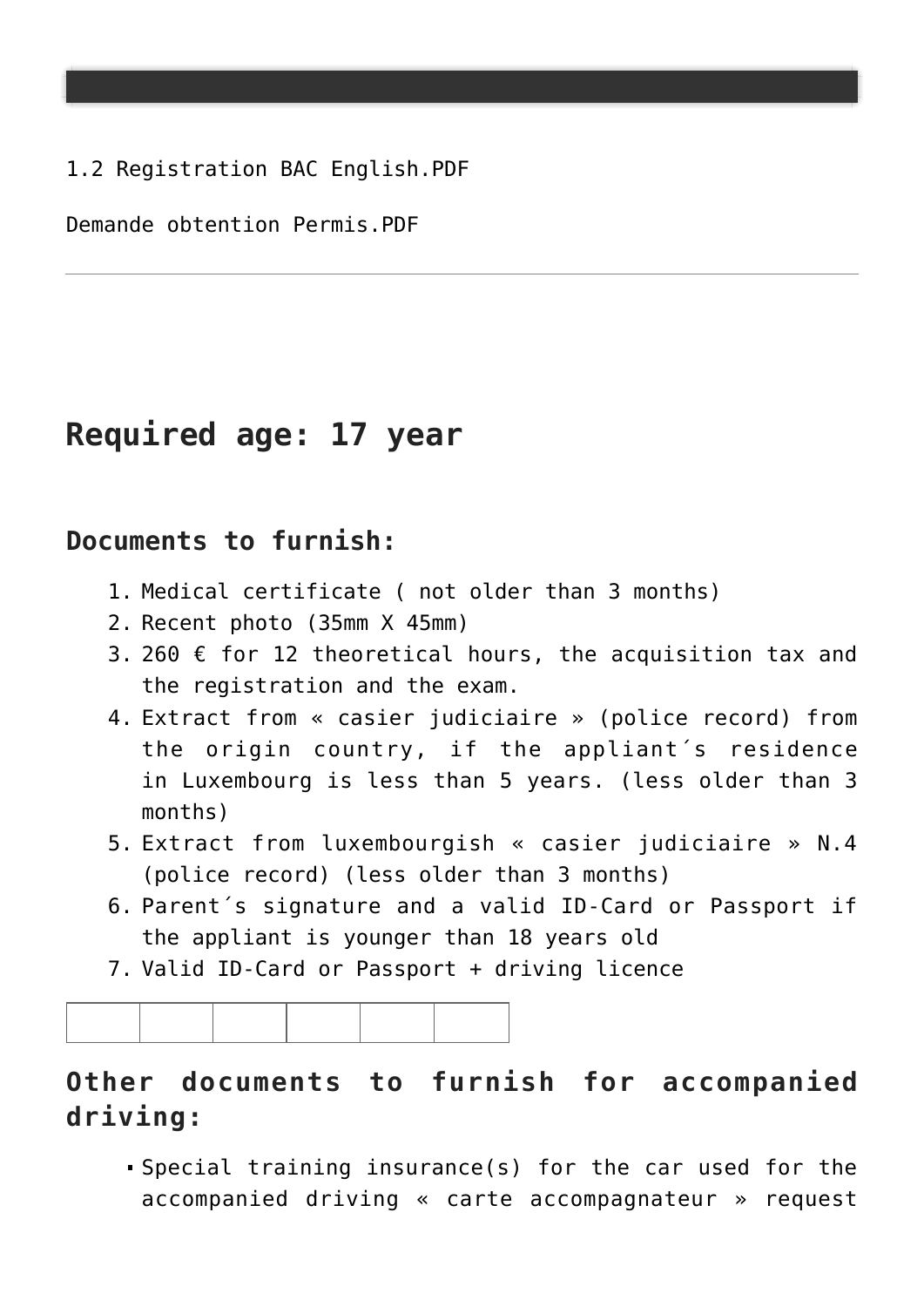(accompanist card)

- Parent's Extract from luxembourgish « casier judiciaire N-4 » (police record) (less older than 3 months)
- Parent´s signature and a valid ID-Card or Passport if the appliant is younger than 18 years old
- Valid ID-Card or Passport + driving licence

[Demande obtention Permis.](http://autoecolepepe.lu/wp-content/uploads/2018/06/Demande_obtention_F_PDC_04.1.2018.pdf)PDF

[Rapport CA.](http://autoecolepepe.lu/wp-content/uploads/2015/01/Rapport-CA.pdf)pdf 577.32 kB

#### **The accompanist(s)**

-Except both parents and relatives to first and second degree, no one can be accompanist for more than one candidate.

-the accompanist needs to own a B category driving licence for 6 years at least

Conditions to fulfill for accompanied driving :

 The candidate had to pass theoretical exam The candidate has to accomplish at least 12 practical hours The accompanist needs to assist to at least 2 practical hours The « certificat d´apprentissage » needs to be aproved for accompanied driving

Rules to respect for accompanied driving :

-The accompanist has to sit on the front seat !

– No accompanied driving between 11p.m. and 6 a.m.

-No accompanied driving outside of the territory of Luxembourg

-The accompanist needs to have the accompanist card (« carte de legitimation ») with him